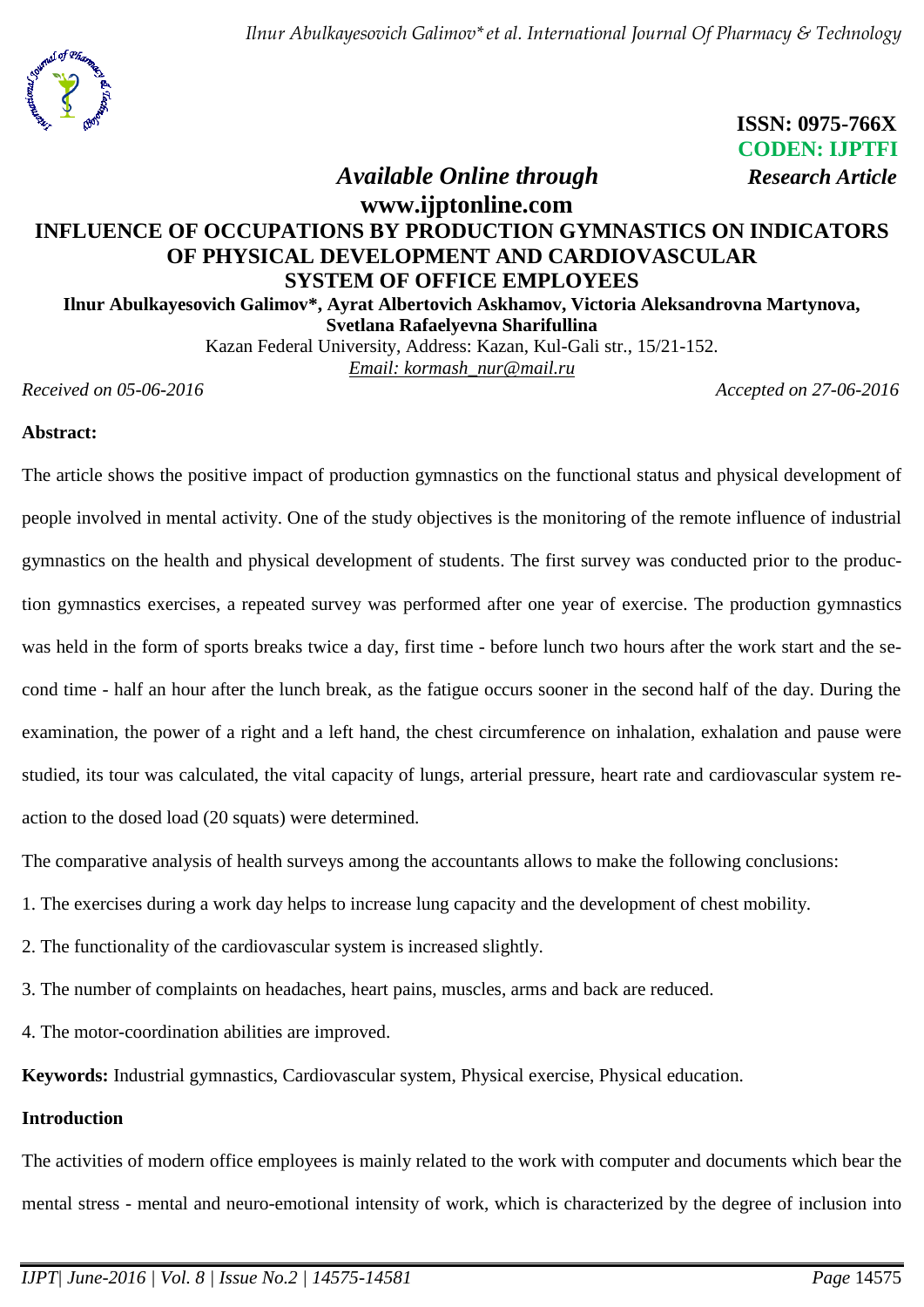work of the higher nervous activity and mental processes [1]. Some researchers argue that the work with high psychological demands is the predictor of the subsequent development of coronary heart disease [2,3,4].

The people of mental labor (including office workers) with a sedentary lifestyle often develop a variety of abnormalities in health status. Bent position which is maintained for hours, compresses a chest, and, therefore, causes the poor operation of internal organs. The lack of movement entails the lowering of blood vessel tone in muscles and during an enhanced brain activity it increases the tone of head blood vessels, which leads to fatigue and reduces attention [5]. Therefore, the working day of office employees should include an active rest, followed by physical exercise [6]. Production gymnastics is the process of physical exercise use during a working day in order to increase the professional efficiency, decrease fatigue and prevent occupational diseases.

Production gymnastics has three variants: the introductory gymnastics; physical activities; physical break. It is reasonable to perform office gymnastics in the form of sports pause which allows you to remove the eye and psychological stress that occurs in about two hours of work. The ability to work productively during a work day changes several times. At the beginning of work the period of involvement occurs, then the period of stabilization takes place, after which the decrease work efficiency decreases. After the lunch break the involvement and fatigue occurs faster than in the morning.

Scientific studies have convincingly demonstrated a positive effect of the production gymnastics on the health of workers, the increase of productivity [7,8]. With the introduction of gymnastics in enterprises the labor productivity increases. Gymnastic exercises used in the system of scientific organization of labor, make versatile effects on a man's body. Using them, you can purposefully influence various functions of an organism. Regular exercises improve the accuracy of movements. They become economical, agile and focused ones. Thus, under the influence of industrial gymnastics systematic studies health is improved, the labor capacity of a man increase, organization and discipline are developed.

In Soviet times industrial gymnastics was a mandatory state event at the enterprises and the institutions. The world's largest companies have long recognized the value of employees' health, and began to introduce modern production gymnastics. Gyms in business centers and corporate fitness passes are no longer considered as a rarity, and the most advanced ones equip their own offices with fitness equipment [9].

To date, production gymnastics is widely developed. Sport gymnastics at enterprises consume only a few minutes of working time, but they bring invaluable benefits to workers.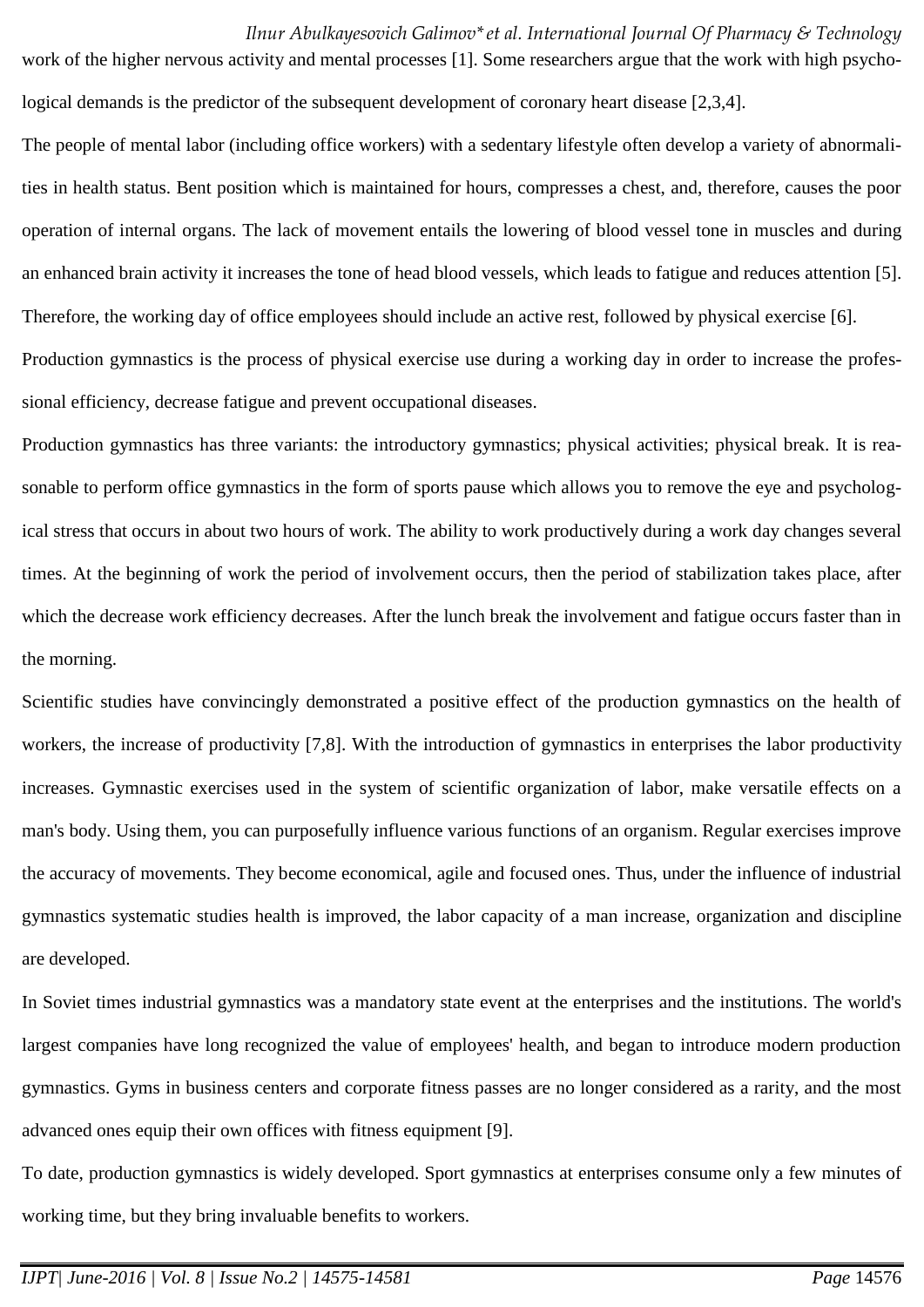Unlike other forms of exercise and sports production gymnastics is performed directly in places (opening exercises), or during special breaks within a working day (physical culture pause). The features of production gymnastics determine its specific kinds, means and methods of exercise conduction.

Physical culture pause organized and developed correctly from methodical aspect, must actively counteract the emergence and the development of diseases associated with a sedentary lifestyle; increase attention and work efficiency by switching from mental to physical work and back; contribute to a correct posture by the introduction of corrigent exercises; to promote the education of will and discipline; to develop the need in systematic physical exercises. The production gymnastics for office workers is characterized by a variety of static and dynamic exercises for muscle relaxation. Developing the systems for physical culture pause in offices one should remember that apart from the usual exercises one should include the exercises for eyes. Those employees who have a fast eye fatigue may perform the appropriate exercise independently as necessary [10].

#### **Study materials and methods**

This study on a group of Yelabuga Institute Accountants at KFU made it possible to identify the most rational combinations of production gymnastics forms, the content and the methods of its performance. One of the study objectives is to monitor the long-term effects of industrial gymnastics activities on the health and physical development of students. The first survey was conducted prior to the course of production gymnastics, the repeated survey was performed after one year of exercise. Production gymnastics was held in the form of physical culture pause twice a day: before lunch two hours after the work start and an hour and a half hour after the lunch break, as the fatigue comes sooner during the second half of the day.

The power of the right and the left hand, chest circumference on inhalation, exhalation and during a pause was examined, its tour was calculated, vital capacity, blood pressure, heart rate, cardiovascular system reaction to the dosed load (20 squats) were determined. The complaints on health condition were recorded during a clinical examination, the nervous system condition (according to tendon reflexes, coordination samples, dermographism), the condition of heart, lungs were studied. The group of women accountants was observed in the age of 20 - 30 years - 11 women, of 31 - 40 years - 13 women, 41 and older - 3 women. There was 27 women in the group.

#### **Study results**

Some observation results are shown in Table 1. The comparison of chest scope among the accountants after one year of production gymnastics with the initial examination results suggests a valid change of this index by 9.3% on the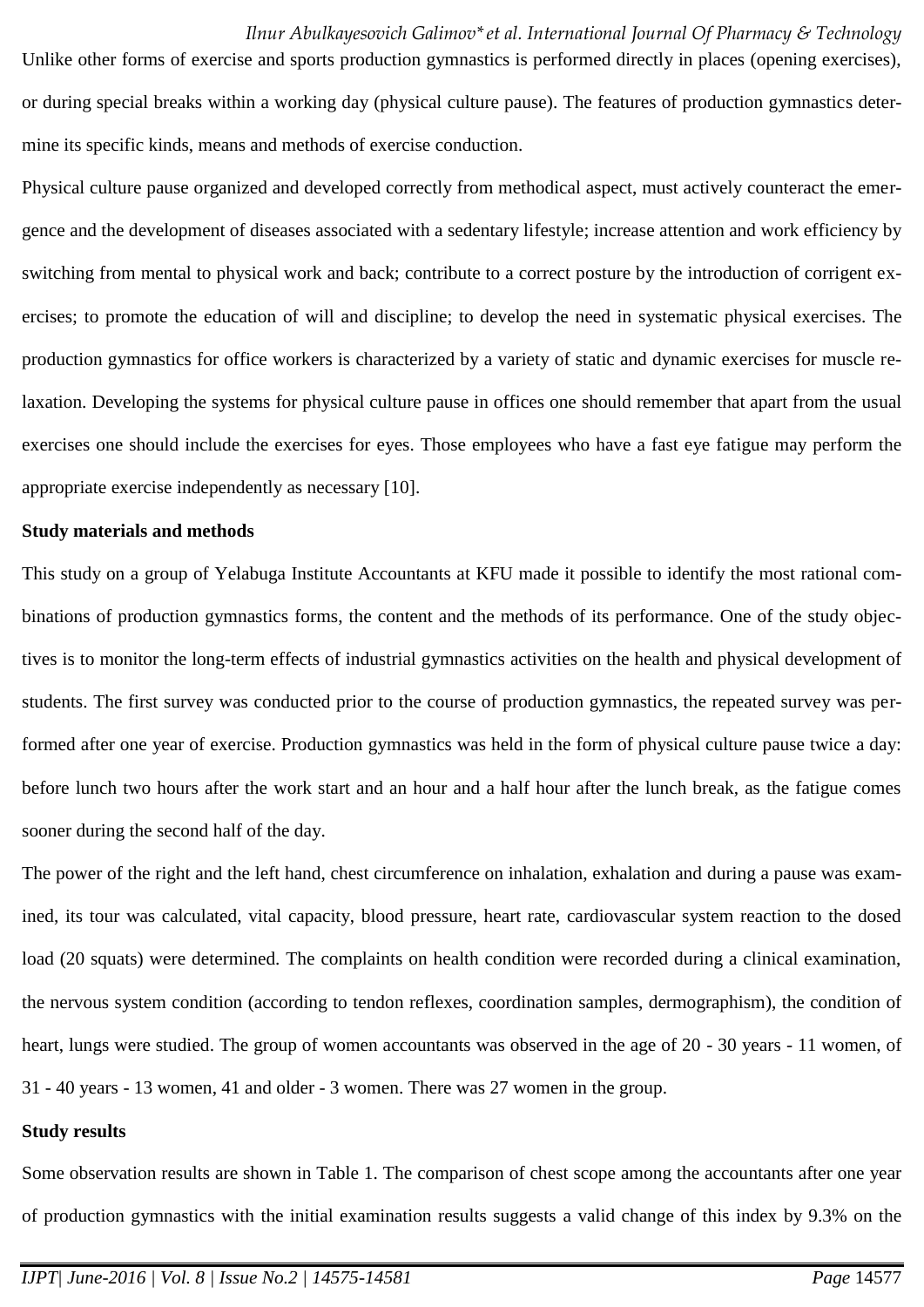average. The scope of the chest increased mainly due to the reduction of its circumference at exhale. During reexamination the vital capacity of lungs increased among the majority of the surveyed ones. The number of increase made 4.9% (141 cm) on the average. In most cases, the increase of lung capacity was accompanied by chest scope increase, suggesting a positive correlation between these indicators. The working posture of accountants is sedentary one, with a slight tilt forward, which impedes breathing, the development of respiratory muscles and chest mobility. The increase of the useful volume of lungs and the development of chest muscles are considered as a result of the beneficial effects of industrial gymnastics on a worker body. Production gymnastics also makes a positive effect on the changes in hand strength. After one year of exercises the power of a right hand increased by 9.7% (2,52 kg), the power of a left hand increased by 6.3% (1.55 kg), which indicates the strengthening of the hand neuromuscular system.

The pulse at rest among the examined ones ranged from 60 to 96 bpm. Its average value made 73.7 bpm. The study of this index after one and a half year showed that the majority of accountants had a decresed pulse. Among 27 people 17 experienced the number of heartbeats per minute decrease, 5 women had no changes and 5 women had an increased pulse. On the average, the pulse slowing made 3.21 bpm., which is statistically significant. There were no significant changes in blood pressure indicators at rest after one year of production gymnastics training. The literature mentions that physical exercises in a working day mode and physical exercises contribute to the normalization of blood pressure [1,6]. There were no individuals with severe hypertension or hypotension among the surveyed accountants. Therefore, we did not get the expressed changes of this indicator. Systolic pressure was in the range from 100 to 140 of mercury column which is considered to be the norm according to some authors. The average figures for this indicator are shown in Table 1.

| Examina-     | Chest<br>circumference, |       |       | $LVC*$        | Hand      |      | Pulse, amount of beats |                   |     |        | Arterial |           |
|--------------|-------------------------|-------|-------|---------------|-----------|------|------------------------|-------------------|-----|--------|----------|-----------|
| time<br>tion | $\rm cm$                |       |       | ,             | power, kg |      |                        | pressure          |     |        |          |           |
| indi-<br>and |                         |       |       | $\text{cm}^3$ | Rt.       | Lt.  | Rest,                  | Reaction on load, |     |        | at       | rest,     |
| de-<br>cator |                         |       |       |               |           | min  |                        | 10 <sub>sec</sub> |     |        | mm       | of        |
| viation      |                         |       |       |               |           |      |                        | Be-               | Af- | Dif-   | m.c.     |           |
| value        |                         |       |       |               |           |      |                        | for               | ter | ferenc |          |           |
|              | $in$ -                  | $ex-$ | scope |               |           |      |                        | e                 |     | e      |          |           |
|              | hale                    | hale  |       |               |           |      |                        |                   |     |        |          |           |
| Initial ex-  | 92,4                    | 85,54 | 6,89  | 3109          | 25,7      | 25,3 | 73,7                   | 12,               | 19, | 7,4    |          | 114,0/70, |

**Table 1: Changes of physical development indicators and cardio - vascular system (average data).**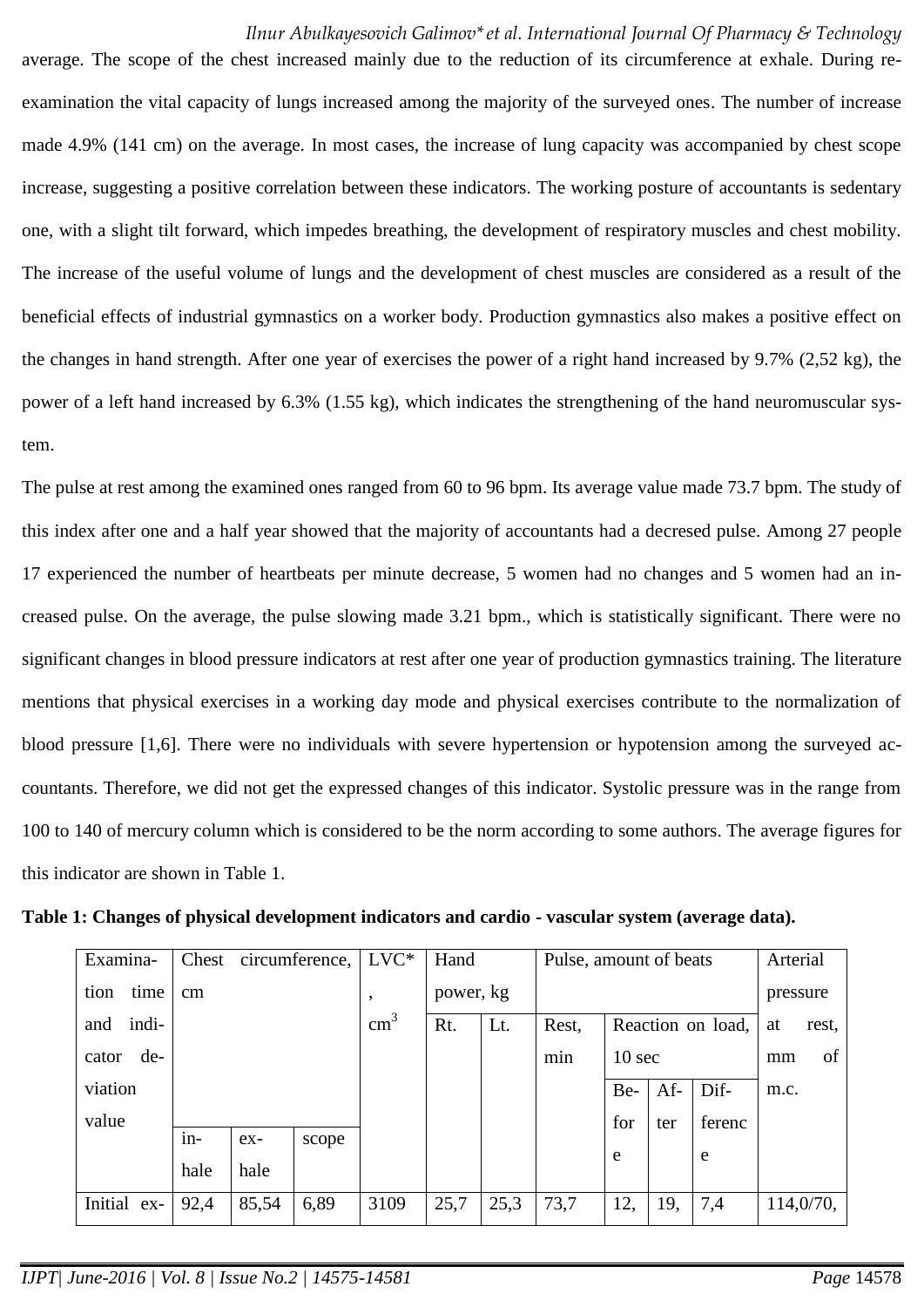| amination    | 3    |       |                |            |                | 7              |           | $\overline{2}$ | 7              |            | 6                |
|--------------|------|-------|----------------|------------|----------------|----------------|-----------|----------------|----------------|------------|------------------|
| Secondary    | 92,3 | 84,79 | 7,57           | 3250       | 28,2           | 26,9           | 70,5      | 11,            | 18,            | 6,5        | 113,5/68,        |
| examina-     | 6    |       |                |            |                | $\overline{2}$ |           | 8              | $\overline{4}$ |            | 3                |
| tion         |      |       |                |            |                |                |           |                |                |            |                  |
| Mean de-     |      |       | $+0,68$        | $+141$     | $+2,5$         | $+1,5$         | $-3,21$   |                |                | $-0,92$    | $-0,45/$         |
| viation      |      |       | $\overline{2}$ |            | $\overline{2}$ | 5              |           |                |                |            | 2,23             |
| value $(x)$  |      |       |                |            |                |                |           |                |                |            |                  |
| Deviation    |      |       | $\pm 0,29$     | $\pm 60,6$ | $\pm 0.9$      | $\pm 0,6$      | $\pm 1,5$ |                |                | $\pm 0.25$ | $\pm 1,6/\pm 1,$ |
| error(m)     |      |       |                |            | 9              | $\overline{7}$ |           |                |                |            | 3                |
| Deviation    |      |       | 2,35           | 2,3        | 2,5            | 2,3            | 2,14      |                |                | 3,6        | 0,12/1,7         |
| validity (t) |      |       |                |            |                |                |           |                |                |            |                  |

\*LVC – lungs vital capacity

The reaction of the cardiovascular system on the dosed load (20 squats) of change were more pronounced. At the initial examination the heart rate during the first 10 seconds after the load increased by 7.4 beats on the average and by 6.5 beats during the second examination. The difference is significant  $(t = 3.6)$  in response to the same load. Among 27 people 15 reacted on the load by a smaller increase of heart rate. The significant change of systolic, diastolic and pulse pressure immediately after load a significant difference was observed. 7 accountants had less pronounced changes in systolic blood pressure. One had an atypical response: a stepped rise of pressure in response to exercise (20 squats). The remaining employees had a normal sthenic reaction to it.

During the second minute of recovery period after the dosed physical load the pulse was higher than the initial one among 20 accountants during the first survey, 3 persons had the pulse equal to the original person and 4 persons had a decreased pulse. During re-examination 13 accountants had an increased pulse, 8 accountants had a similar pulse and 6 accountants had a decreased pulse (table 2).

During the third minute after exercise the incomplete recovery of pulse was observed among 9 people during the initial examination, during the second examination the corresponding situation was observed among 5 people; pulse returned to the initial value among 10 and 15 people respectively. Systolic blood pressure during the third minute of recovery at the re-examination of only one examined woman did not exceed the original values, and at the first examination the increase was observed among 11 examined subjects (see Table 2).

The diastolic pressure indicators by the third minute of recovery period were equal to the original level in 21 cases, and smaller than the original level in 6 cases during the examination.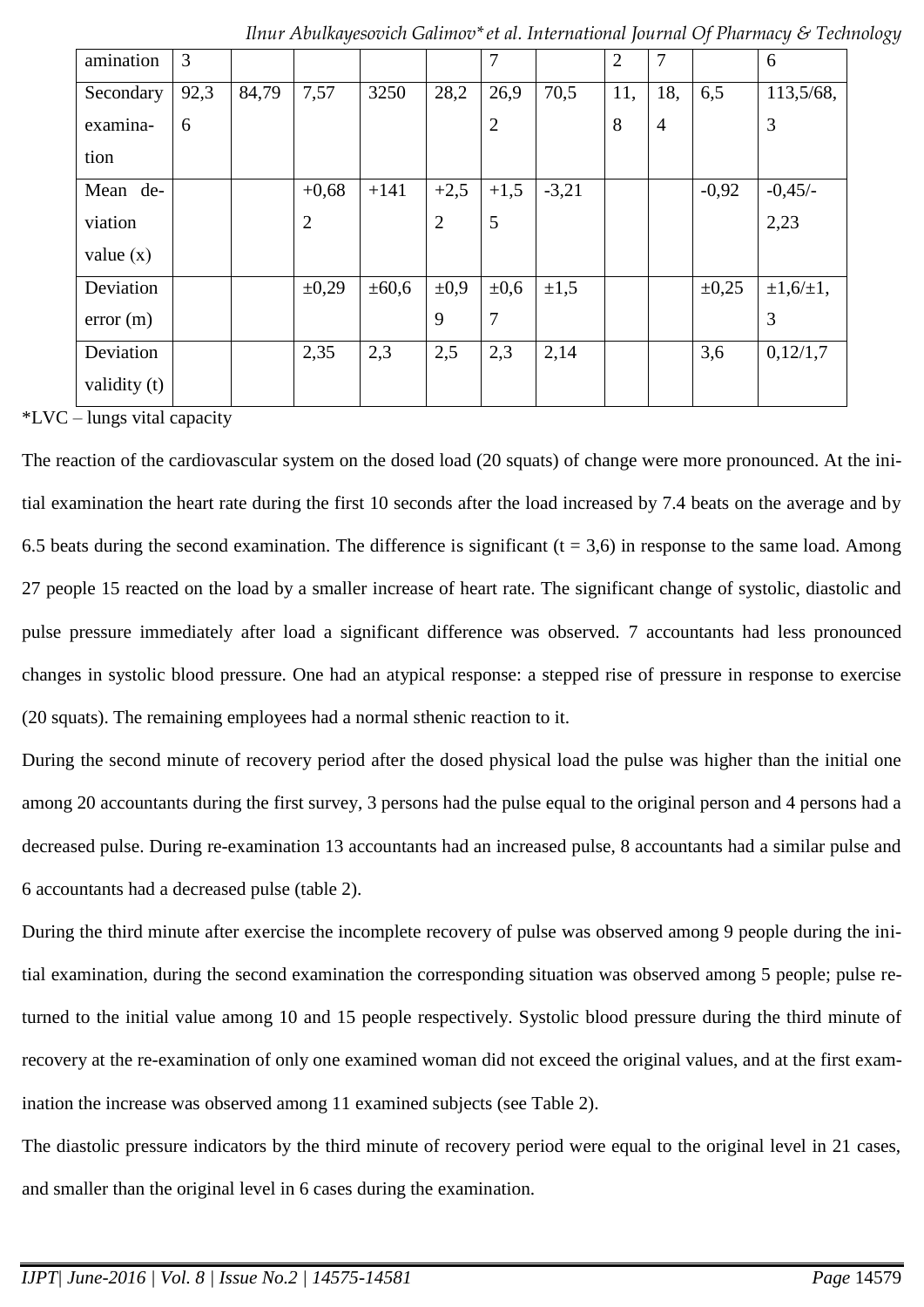# **Table 2: The reaction of accountant cardio - vascular system on dosed load (the data are presented according**

**to the number of cases).**

| Indicators       |           | Survey   | 1-st recovery minute |                          |                          | 2-nd recovery minute |                |                | 3-rd recovery minute     |                |         |
|------------------|-----------|----------|----------------------|--------------------------|--------------------------|----------------------|----------------|----------------|--------------------------|----------------|---------|
|                  |           |          | Higher               | <b>Below</b>             | Equal                    | Higher               | Be-            | Equ            | Higher                   | Be-            | Equa    |
|                  |           |          | than                 | orig.                    | to                       | than                 | low            | al<br>to       | than                     | low            | 1<br>to |
|                  |           |          | orig.                |                          | orig.                    | orig.                | orig.          | orig.          | orig                     | orig.          | orig.   |
| Pulse in 10 sec. |           | Original | 27                   | $\overline{\phantom{0}}$ | $\overline{\phantom{0}}$ | 20                   | 3              | $\overline{4}$ | 9                        | 8              | 10      |
|                  |           | Repeated | 27                   | $\overline{\phantom{a}}$ | $\overline{\phantom{a}}$ | 13                   | 6              | 8              | 5                        | 7              | 15      |
| Arterial         | Systolic  | Original | 26                   | $\overline{\phantom{0}}$ |                          | 15                   | $\mathbf{1}$   | 11             | 11                       | $\overline{2}$ | 14      |
| pressure         |           | Repeated | 26                   | $\mathbf{1}$             | $\overline{\phantom{a}}$ | $\mathbf{1}$         | 13             | 13             | $\mathbf{1}$             | 12             | 14      |
|                  | Diastolic | Original | 3                    | 18                       | 6                        | 18                   | $\overline{2}$ | 7              | 8                        | $\mathbf{1}$   | 18      |
|                  |           | Repeated | $\mathbf{1}$         | 13                       | 13                       | $\overline{2}$       | 8              | 17             | $\overline{\phantom{a}}$ | 6              | 21      |

In general, the reaction of the cardiovascular system on dosed load improved among 16 accountants. During repeated examination the number of complaints on heart, muscles, arms, back and other pains decreased slightly. Self-dosed exercises at the initial examination presented some difficulties for many tested subjects. Some women could not sit down 20 times or squatted wrong, the could not coordinate the movement of hands with squats. During reexamination, most persons performed test correctly and much easier.

Conclusions.

There is no doubt that the industrial gymnastics for office workers is very useful and enhances the overall vitality and also causes an improvement of all organism functions, and especially the cardio - vascular, respiratory and nervous system.

The comparative analysis of accountant health surveys allows to draw the following conclusions: 1. The physical exercises during a work day help to increase lung vital capacity, to develop the mobility of a chest. 2. The functionality of the cardiovascular system are increased somewhat. 3. The number of complaints on headaches, heart, muscles, arms and back pains reduces. 4. The motor-coordination abilities improve.

# **Acknowledgements**

The work is performed according to the Russian Government Program of Competitive Growth of Kazan Federal University.